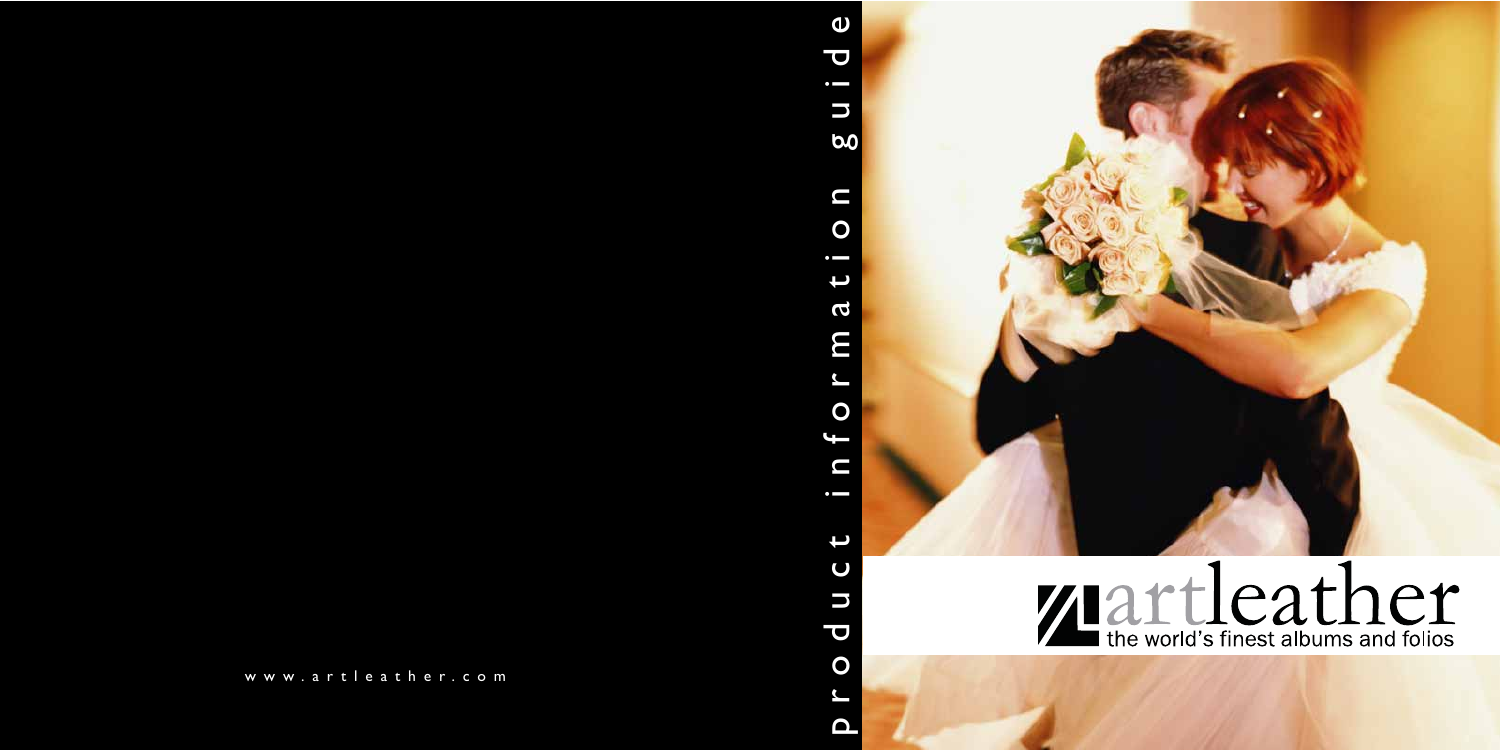Dear Photographer,

Thank you for your recent inquiry into Art Leather. Today, the reasons to specify Art Leather products are greater than ever. Our industry leading range of choices, styles and price points make Art Leather the only album and folio supplier you will ever need.

Since 1947,Art Leather has been the world's leading manufacturer of photo albums and folios. More importantly,Art Leather is truly your partner in the wedding, portrait and event photography business. We are proud to offer the most comprehensive range of services and products which will help you grow the most profitable business possible.



On the following pages you will discover a sampling of the wide range of products available to you and the world's leading photographers. Additional information can also be found on the enclosed CD and by visiting our website at www.artleather.com. Not only will you discover an incredible resource to our products but if you register your business with us, you will qualify for a valuable new client incentive package.

Once again, thank you for your interest in Art Leather and we look forward to doing business with you soon.

*Art Leather*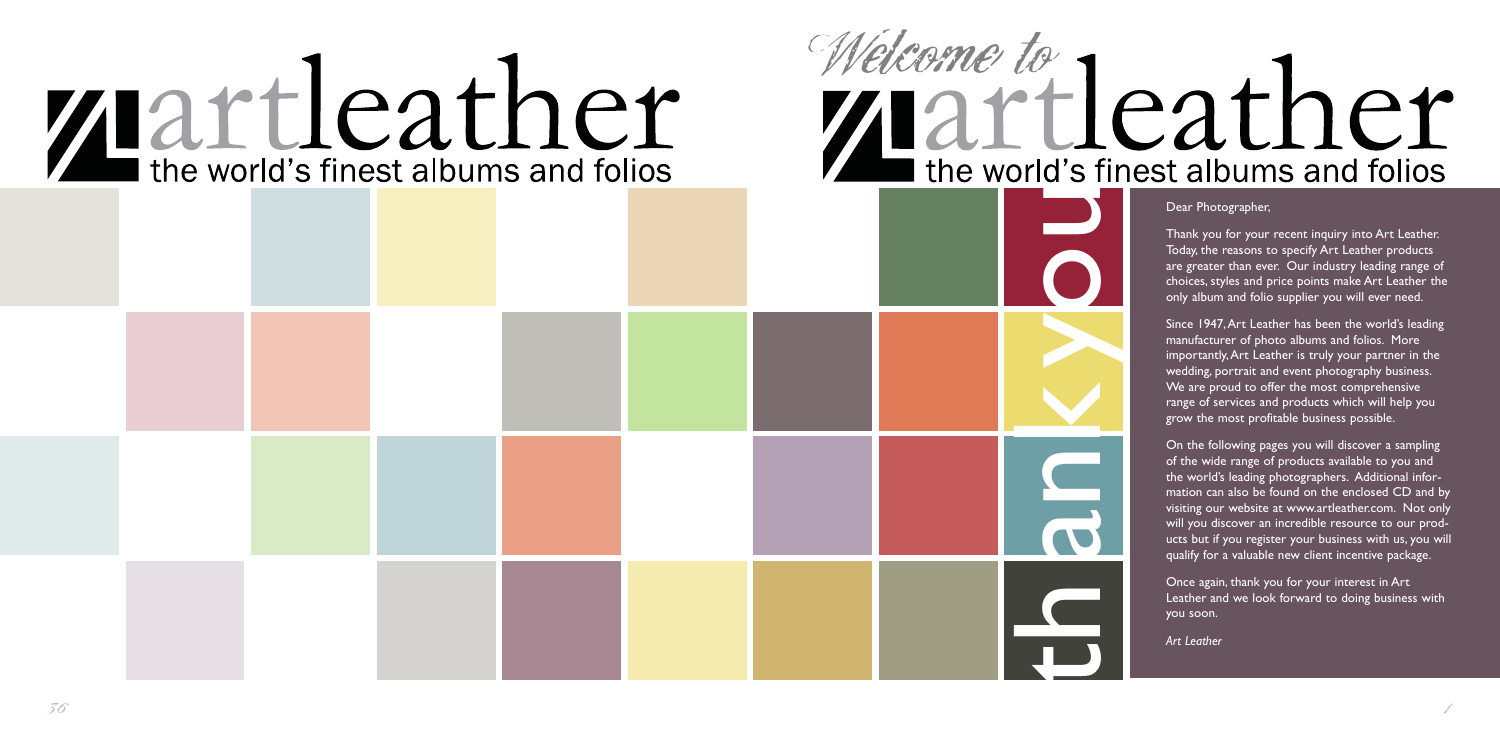#### **my long term partner?**

*1 2* **Will the album manufacturer be** When choosing an album supplier, make sure the company has a long held reputation and a commitment to the industry. Art Leather has been the industry leader since 1947 and has continuously led the industry in innovation ever since.

## THE FIVE MOST IMPORTANT QUESTIONS

Every album, book and magazine we create is hand-made with the finest materials and workmanship available.

#### **Will the album manufacturer deliver consistent quality?**

Many album suppliers outsource their manufacturing resulting in inconsistent quality and delivery. At Art Leather, we manufacture our own products in our own plants. Our Tiajuana, Mexico plant opened in 2003 and is the most modern album manufacturing facility in the world.

**Excess the album manufacturer**<br> **3 A A Excession Excess the simulation of the set of the set of the set of the set of the set of the set of the set of the set of the set of the set of the set of the set of the set Does the album manufacturer offer a full range of services?** We don't need to tell you how much the photography industry has changed over the past few years. You must demand that your album supplier stays at the forefront. Art Leather, the industry innovator, has met that challenge. We offer a full range of services from traditional mounting to our own state-of-the-art, online, digital design, print and bind service.

#### **Does the album manufacturer offer a full range of products?**

Many album suppliers offer a small range of products or occupy a particular niche. Art Leather has the most comprehensive range If products in the industry. We offer albums in, literally, hundreds of possible combinations. We are sure to have a style, color, size and price point to meet virtually any of your requirements.

![](_page_2_Picture_12.jpeg)

![](_page_2_Picture_0.jpeg)

**Does the album manufacturer cherish your business?** Let's face it, anyone can sell you an album. lowever, will they be committed to you and our industry, as a valuable partner? At Art Leather, we treat every customer as a cherished partner. The album industry is our only business and our photographer partners are our lifeblood. We will never forget this.

![](_page_2_Picture_16.jpeg)

#### *TO ASK WHEN SELECTING AN ALBUM PARTNER*

![](_page_2_Picture_9.jpeg)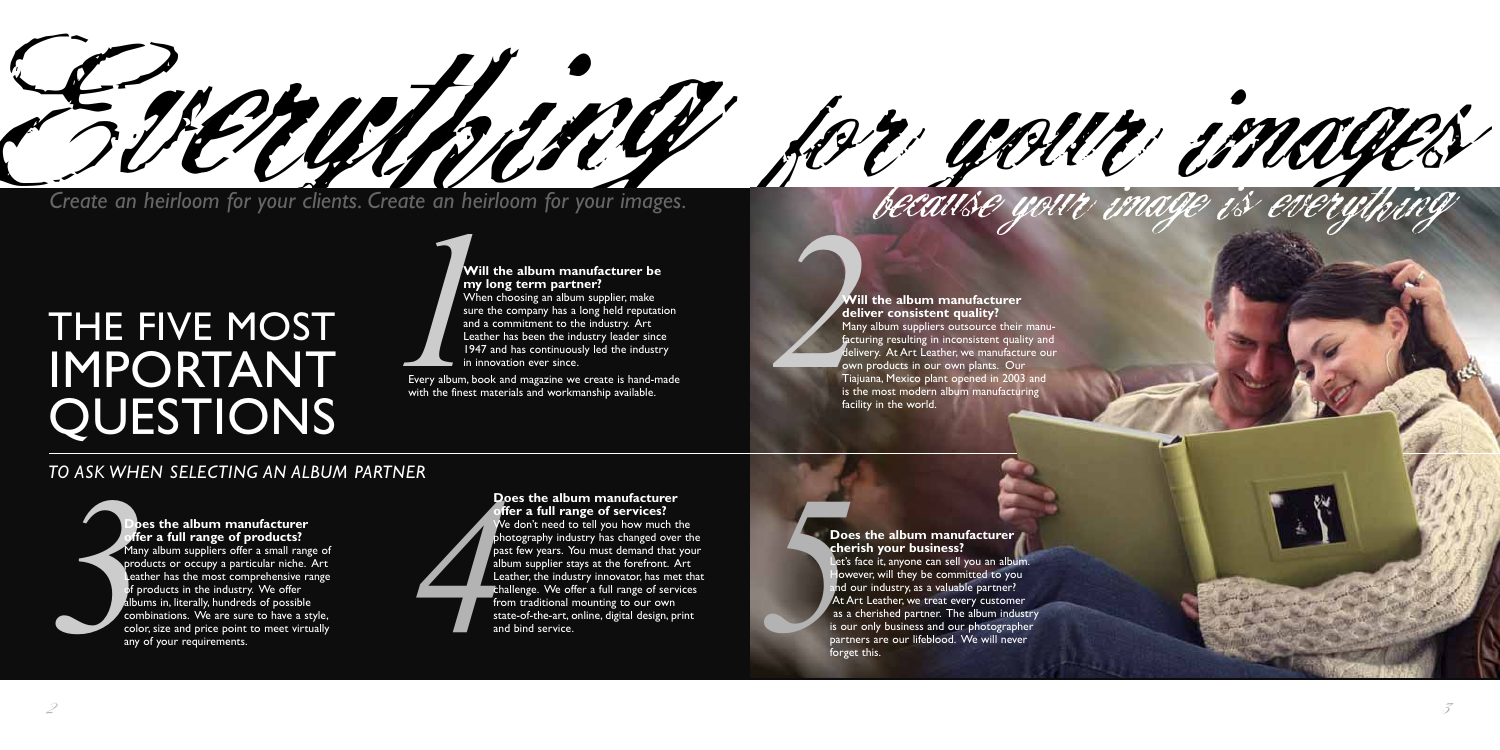![](_page_3_Picture_1.jpeg)

#### **products to try:**

montage art book montage art magazine **The wedding album** is the single most important keepsake your bride will have. Bring her wedding memories to life with the best possible presentations. Why not try an Art Leather album, book or magazine.

Art Leather has just what you are looking for with a product to fit every bride's taste, style or trend. With more styles and options than any other company, Art Leather can please every bride, every time. If your desire is to compromise nothing to deliver the best photography, then deliver Art Leather.

futura bound seldex

Make sure you deliver Art Leather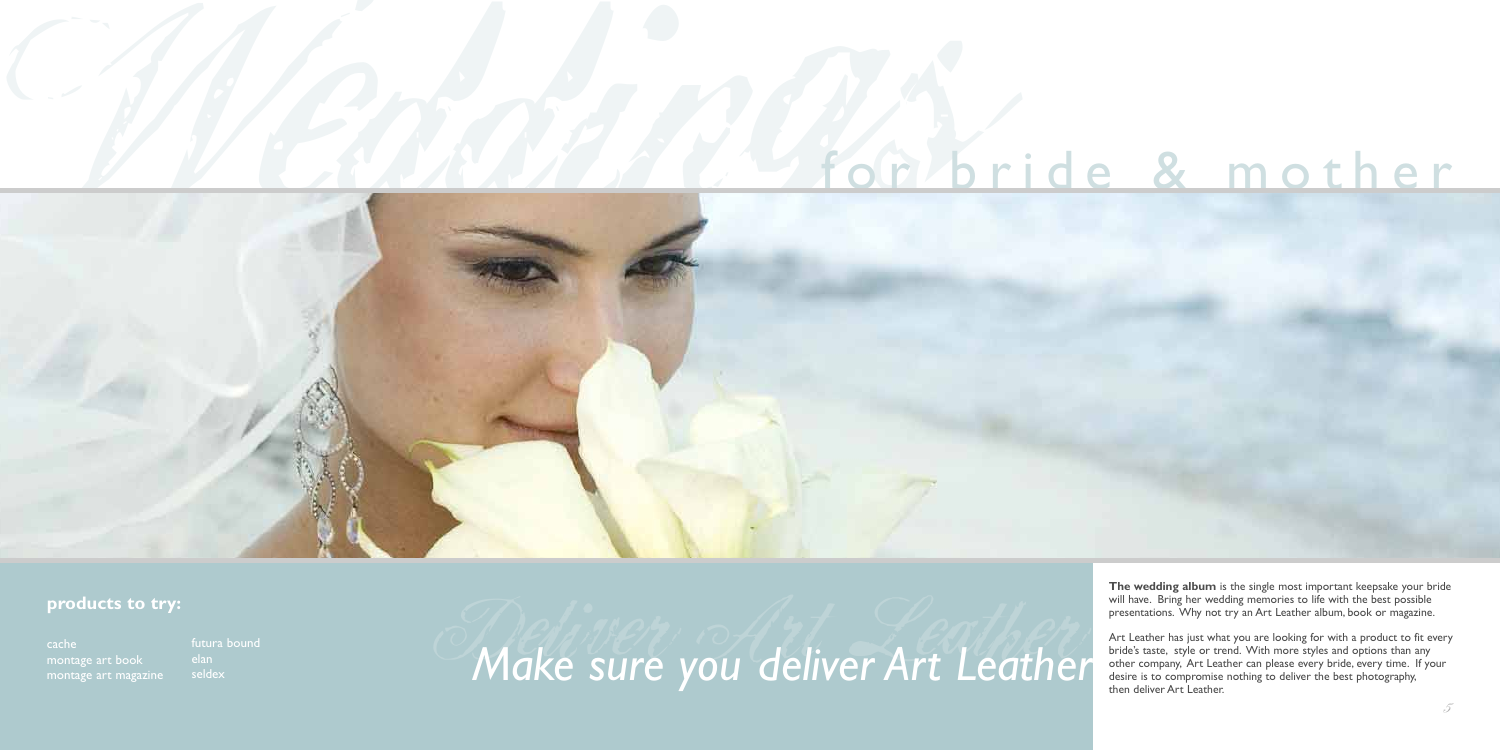The Caché features the exceptional quality of a solid spine and hinge-less binding. It's designed with a modern look and made to last a lifetime.

## caché *All the style,all the quality and all the features The best of traditional with a modern twist*

Caché is the right choice when quality, durability and price are all considerations. Use digital designs or traditional prints. Either way the Caché will please both you and your most discriminating client.

We invite you to compare Caché to any flush mount album. Then ask yourself, why pay more?

![](_page_4_Picture_7.jpeg)

## flush mount album flush mount album elan mount album elan mount album ela ${\bf e}$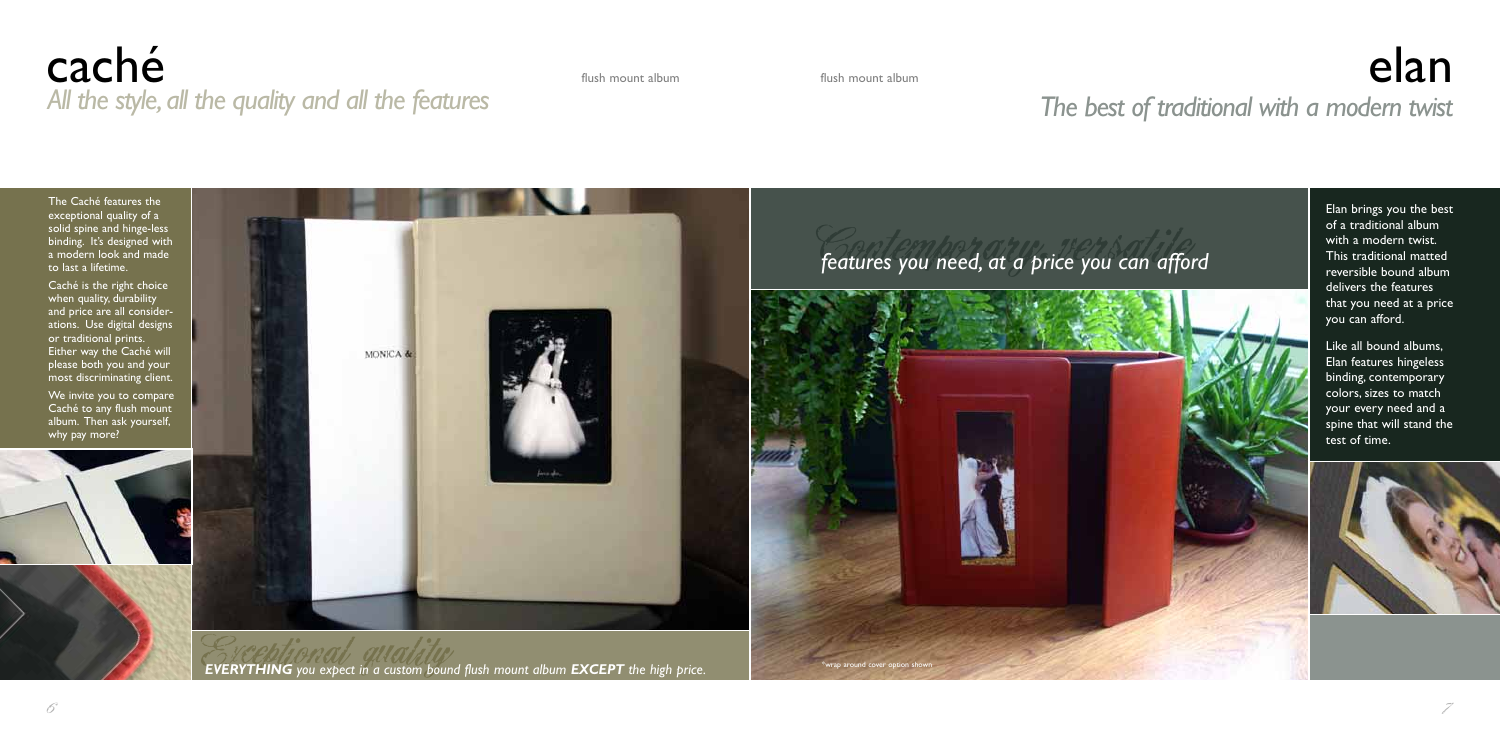Consider this our sexiest look yet! Very thin pages (made completely from photographic prints) and a full photo wrap cover, the Art Magazine is limited only by your imagination.

Create the exact look you want with a photo wrap cover or opt for the thin page styling joined with a standard cover. The choice is yours. Either way, you will deliver a style that will appeal to contemporary brides everywhere.

![](_page_5_Picture_13.jpeg)

## montage art book flush mount album *The photographer's choice for unlimited creativity.*

Designed to be virtually seamless, the Montage Art Book is perfect for digital spreads and displays the most complex designs perfectly. Thinner pages allow bigger books to remain sleek and manageable.

#### art magazine *Our most contemporary product to date.*

**DEFINITELY NOT** *your standard wedding album*

The Montage Art Book is a photographer favorite. It provides our most contemporary look for the most progressive bride and features today's hottest trends like metal and photo covers. This true coffee table styled book also offers our most fashion forward options.

flush mount album

![](_page_5_Picture_6.jpeg)

![](_page_5_Picture_7.jpeg)

![](_page_5_Picture_8.jpeg)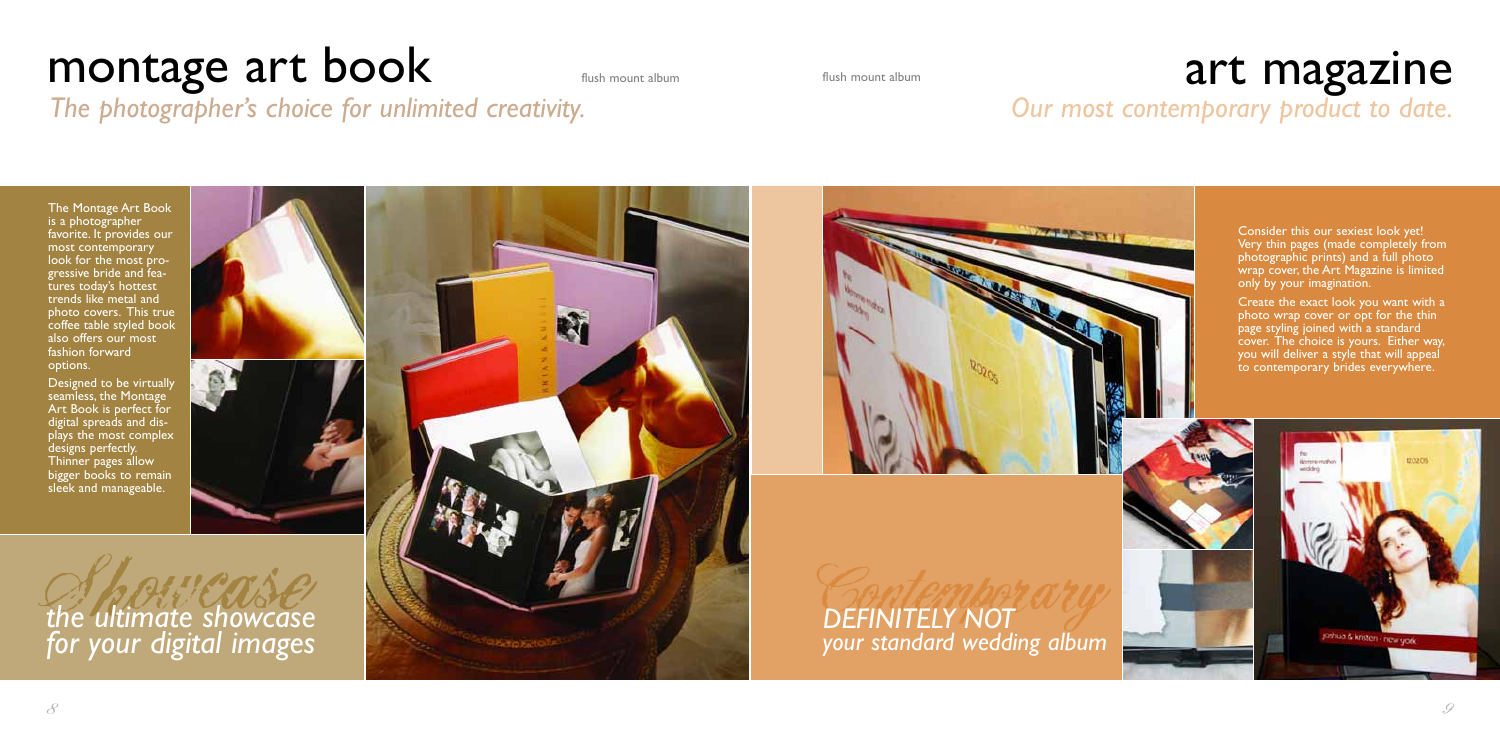## $urbane$ *An Art Leather exclusive.*

An Art Leather exclusive, the Urbane adds the elegance of a refined art paper mat yet perfectly showcases either digital composite or traditional images.This top of the line product offers different styles and options to meet every photographer's needs.

The Urbane mats add a level of sophistication while also providing additional protection for the photographic prints. On the selfmount version, the prints are attractively framed by an inset within the mat. The slip in version offers the ultimate in flexibility and convenience.

*Now available in a slip-in version.* 

![](_page_6_Picture_8.jpeg)

an album meant for artists and time

![](_page_6_Picture_10.jpeg)

mVue line

![](_page_6_Picture_4.jpeg)

## *Uptown aesthetics in a matted album.* mVue album

![](_page_6_Picture_13.jpeg)

![](_page_6_Picture_14.jpeg)

Combine authentic mat board with the convenience of self adhesive styling and you have the mVue album. Highlight the aesthetic beauty of well crafted, individual images by harmoniously framing them with a classic mat, in an album that will transcend time with elegance.

This album is perfect for the cultured bride who wants her album to be a dramatic pictorial display of her images.

The mVue album is also offered in a full range of cover materials and unique mat options.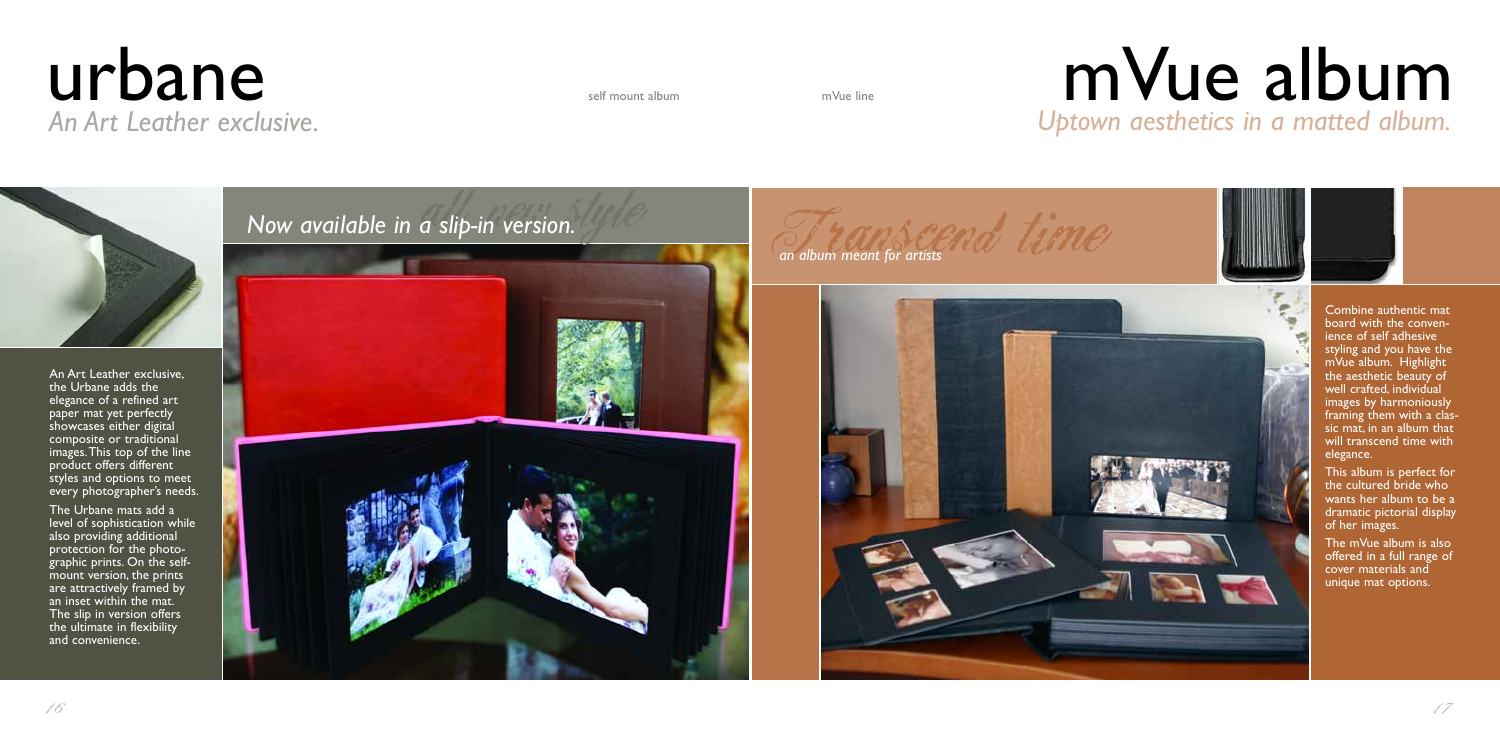### seldex seldex artistic albums and the control of the cound of the cound of the countries album and the countries album of the countries of the countries album and the countries album of the countries of the countries album *The album you've always loved just got better*

![](_page_7_Picture_9.jpeg)

Art Leather brings you an incomparable line of albums similar to those featured in cutting edge home decor magazines and at premier photographic trade shows. These remarkable books have been winning accolades from customers and professional photographers alike.

The Seldex Series offers world-class art book presentation, incorporating unusual and distinctive mat options and custom covers for a tactile and visual richness that goes beyond anything you've ever experienced in an album. True coffee table books and works of art unto themselves, Seldex albums are available in an assortment of exquisite covers including top grain leather, wood veneers and modern metals.

![](_page_7_Picture_6.jpeg)

cutting edge albums  $ue_{s}$  exquisitions

seldex artistic albums

*Australia's most respected album manufacturer*

The album that has led the industry gets an updated, modern look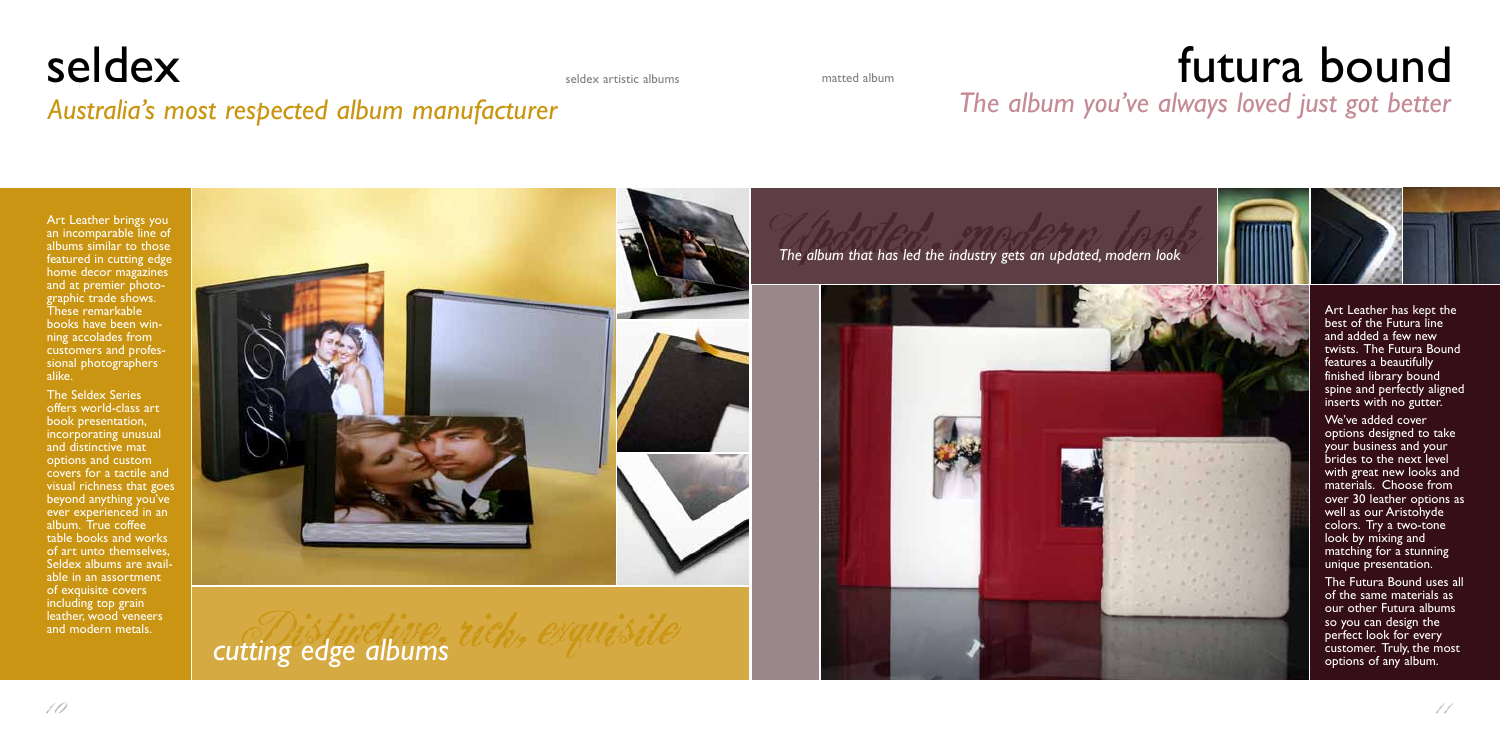Portraits

![](_page_8_Picture_1.jpeg)

Seniors Maternity

![](_page_8_Picture_3.jpeg)

For presentations worthy of the finest photographic images, Art Leather offers a wide selection of unique products that will add elegance and sophistication to your client's portraits.

The beauty of the images you capture can become the basis of a personal story. Art Leather can help you keep customers for life with albums specially designed for everything from newborns to high school

graduation and beyond.

**products to try:**

iMount iMount Deluxe Urbane

## Children Family Engagements

Foto Fun Books Seldex Gallery

Foto Fun Books **Deliver more than the rest to your clients**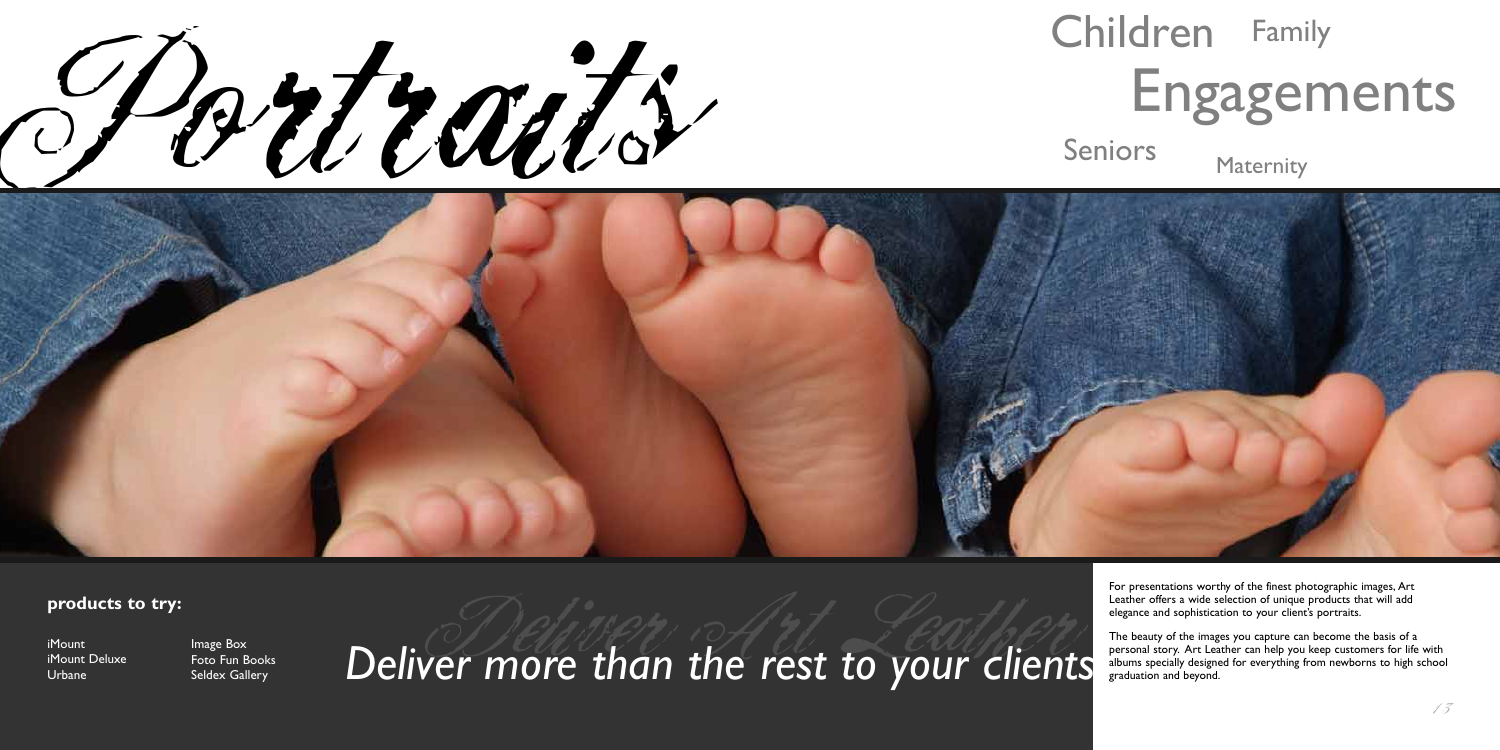# iMount iMount

# *Simply the best!*

self mount albums

iMount Books' self-adhesive pages give you the look and style of a coffee table book at a fraction of the price. Perfect for children, seniors, engagements, parent books and low cost wedding albums, the iMount is at home with every photographer.

Easy to assemble for you, and easy to afford for your client, iMount books make every occasion you photograph a best selling event!

iMount Books are sold in cost saving packs of five from Art leather, and are available individually from many fine professional labs. Go to *www.artleather.com* for a listing of our partner labs.

iMount is the original self mount book and is licensed by John Garner of Bookcrafts in Australia.

![](_page_9_Picture_8.jpeg)

![](_page_9_Picture_9.jpeg)

*Get what you want, when you need it*

![](_page_9_Picture_10.jpeg)

features of the standard iMount with the added luxury of Chaparral Leather. Try one of the Fashion colors for a HOT trendy book that is sure to please your clients.

Then personalize the iMount Deluxe with cover titles or custom imprinting. Add tissue wrap and a gift box and the iMount Deluxe is ready to add profits to your photography. Unlimited uses for every occasion or portrait session, order iMount Deluxe books as you need them one at a time. Get what you want, when you need it.

*The popular iMount takes on a whole new personality*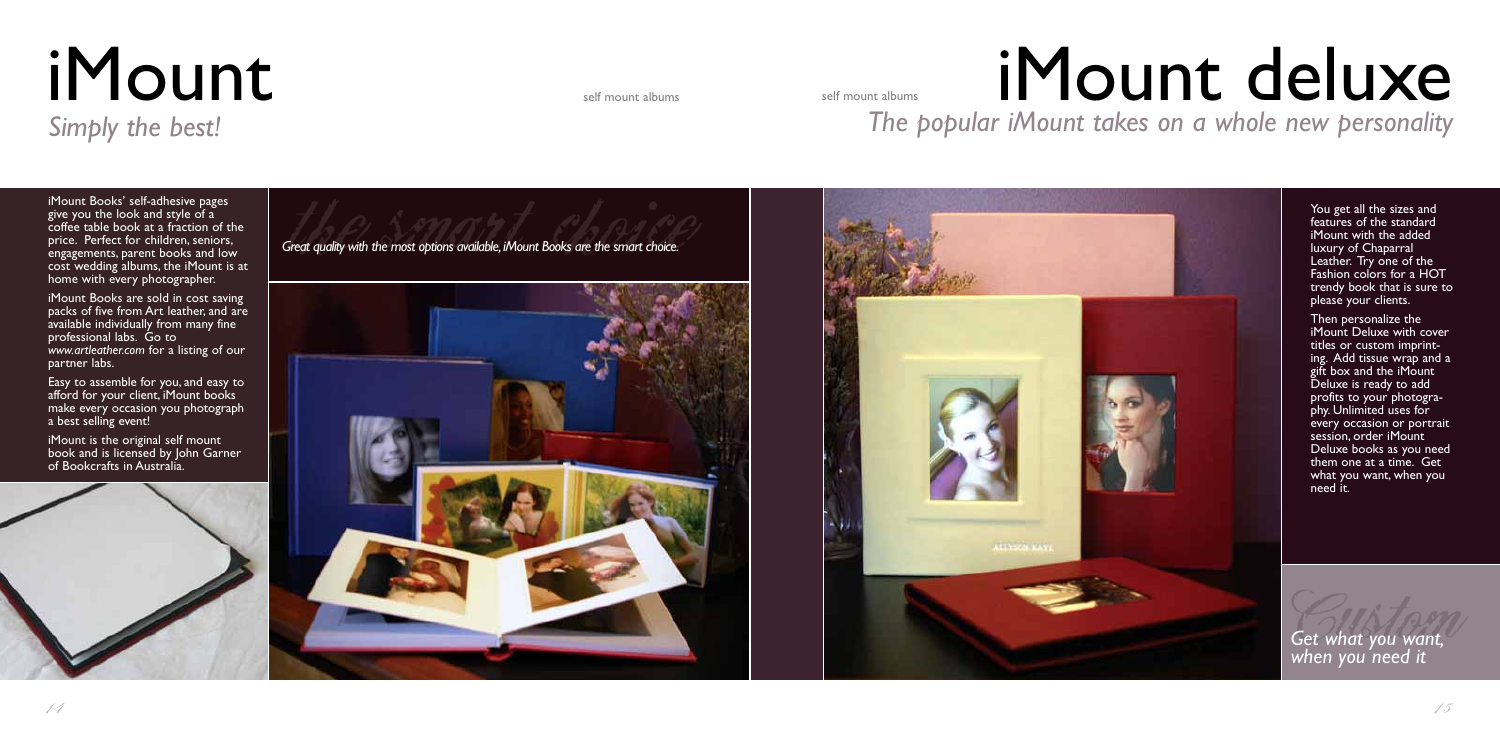Seldex Gallery albums are a perfect presentation idea for parent albums, senior albums or child and family albums. Inexpensive, they are manufactured to compliment our range of contemporary products. Gallery albums are square allowing the mats to be adhered either vertically or horizontally. These albums arrive in a black linen presentation box.

## seldex gallery *Perfect for portraits*

Imported from Australia.

![](_page_10_Picture_14.jpeg)

![](_page_10_Picture_15.jpeg)

![](_page_10_Picture_8.jpeg)

![](_page_10_Picture_10.jpeg)

## image box mVue line *A fine art presentation for your very best images*

The Image Box is a beautifully finished display piece designed to hold images that deserve to be spotlighted as individually matted portraits. Display on a coffee table or add an easel and showcase a select image, an Image Box collection of prints is truly a work of art.

The Image Box is perfect for parents with Watch Me Grow plans for their children. It can hold a treasure of favorite images in addition to a wall portrait for your family sessions and works great as a guest book for engaged couples. This can also be made into the most sophisticated vendor presentation you will ever find.

When you want to treat your images as art, the Image Box is THE creative solution.

![](_page_10_Picture_6.jpeg)

![](_page_10_Picture_7.jpeg)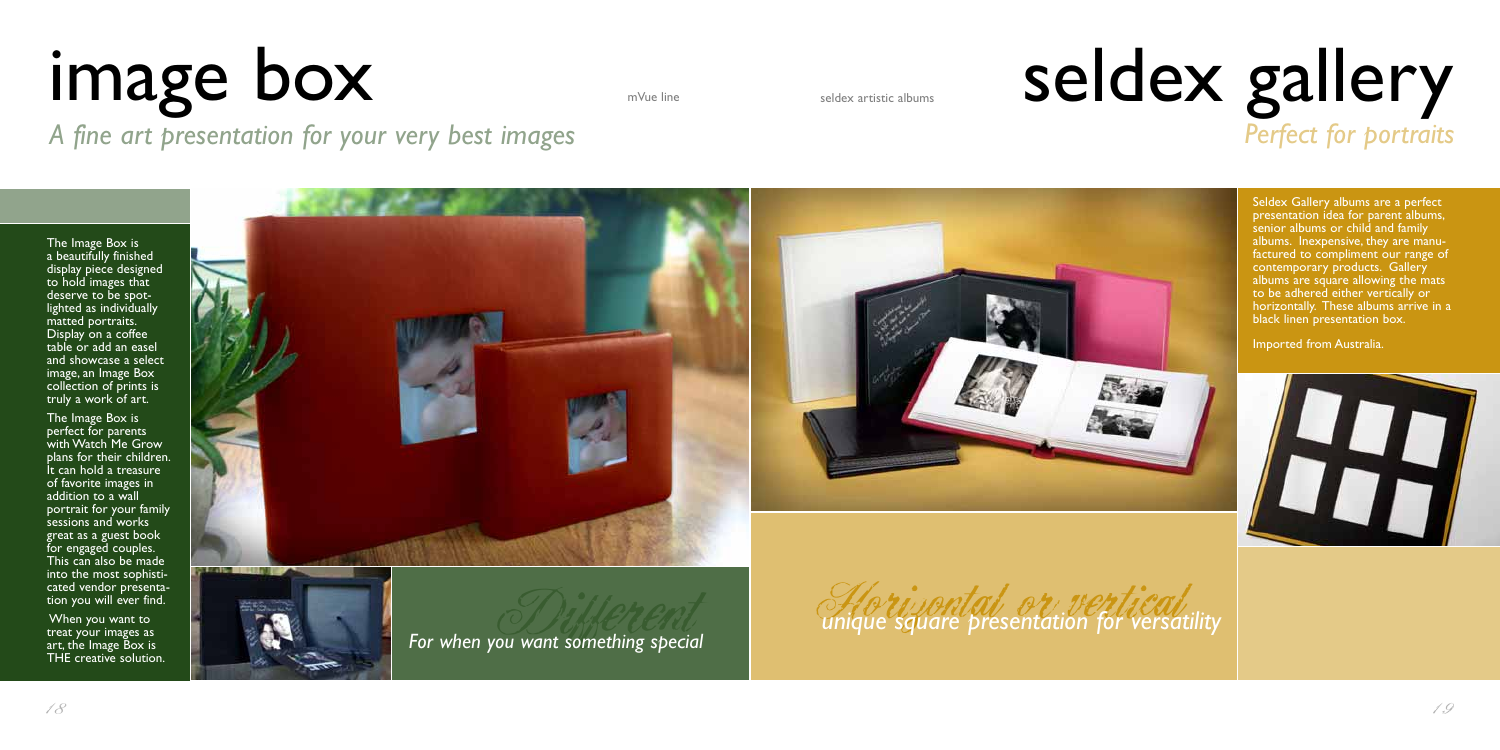![](_page_11_Picture_0.jpeg)

**Gifts are an excellent opportunity** to maximize your profit. Create gift options for all of your client packages that include both prints and presentations and watch your clients spend more.

Make it simple for your clients to give the gift that only they can give while preserving their memories for a lifetime. Choose one of the many stylish gift option add-ons available from Art Leather and make every

occasion a gift occasion.

#### **products to try**

iMount Folios iMount Concertinas

## *Holiday Announcements Just Because*

![](_page_11_Picture_9.jpeg)

# *Everyday*

Miniature albums

## mVues albums **Deliver the perfect gift**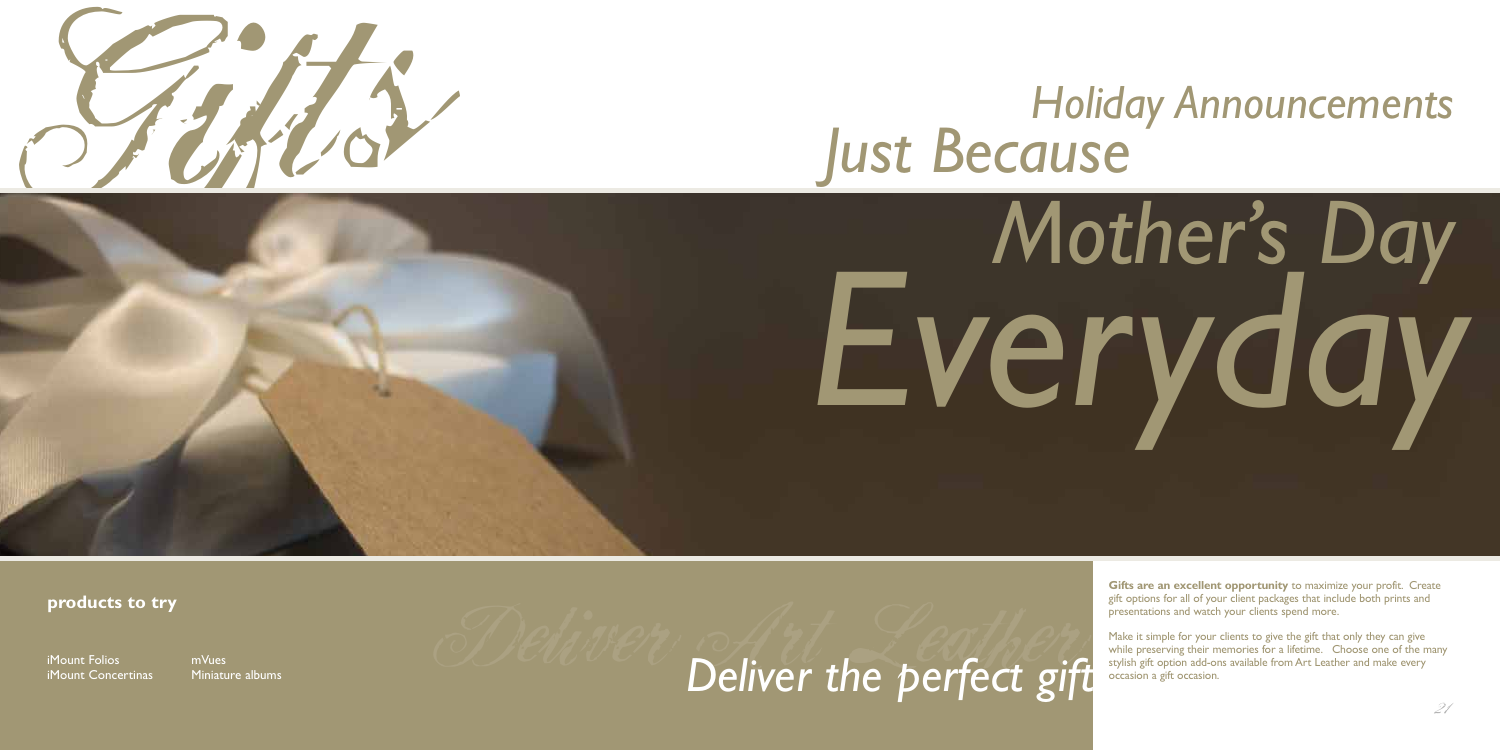Turn every image into a treasured keepsake when you add iMount Folios. Create instant gifts your clients will love, and deliver your images with style.

Easy to use, self-adhesive mounting gives your images a fabulous finished look that you do yourself for a very low cost. Available in 12 designer colors, including 3 silks, iMount folios are showcase products you won't find anywhere else but Art Leather.

![](_page_12_Picture_8.jpeg)

## *Turn every image into a treasured keepsake More images, less space* iMount folios iMount concertinas

![](_page_12_Picture_5.jpeg)

![](_page_12_Picture_9.jpeg)

off multiple images but folds to travel everywhere. The iMount Concertina is perfect for your clients' favorite preview size images. Self adhesive for a high end flush mount look and made to please every budget.

![](_page_12_Picture_13.jpeg)

self mount folios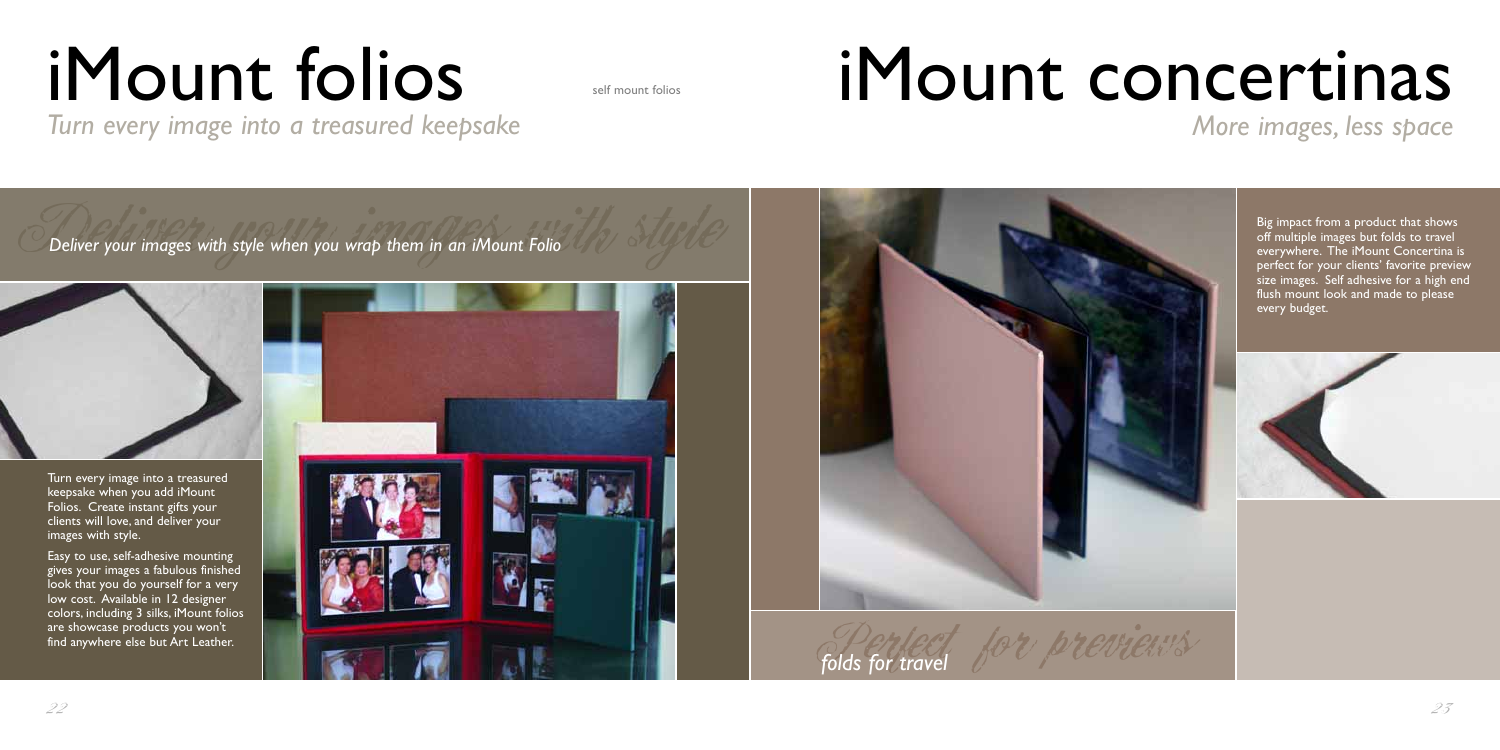# mVue folder

mVues are perfect for gift and portrait packaging.The cases are made from our new upscale Luminescence fabric, featuring a slight shimmer and available in today's hot colors.

mVue mats are self-adhesive. Choose either black bevel with a white core or white mats made of rag material with a rich subtle texture. Mix the mat configurations to create what your client wants. Low cost and low minimums make it easy to offer a variety of colors and mats options.

*A creative new image presentation*

![](_page_13_Picture_4.jpeg)

Albums that travel with your client are good for your business. Brides, moms and seniors love the tiny treasures that show off their images while showcasing your photography.

## mVue line various collections **mini albums** *Mini albums - huge impact*

![](_page_13_Picture_7.jpeg)

![](_page_13_Picture_8.jpeg)

The possibilities with our mini albums are endless. Try our iMounts in sizes as small as 2x3 and 3x3 or the Euro Mini that can hold six 2x2 prints. Add a 4x6 or 5x5 album with a selection of preview images to your portrait packages. Leave Mini albums with ten 8x8 images with your favorite vendors. Use albums for your senior reps. Give the grandparents a Euro Mini 77. Add the Demi Book to every wedding package as a booking incentive.

Let your imagination run wild and watch your clients' reactions.They will love the little books. Just watch what mini albums can do to help you grow your business.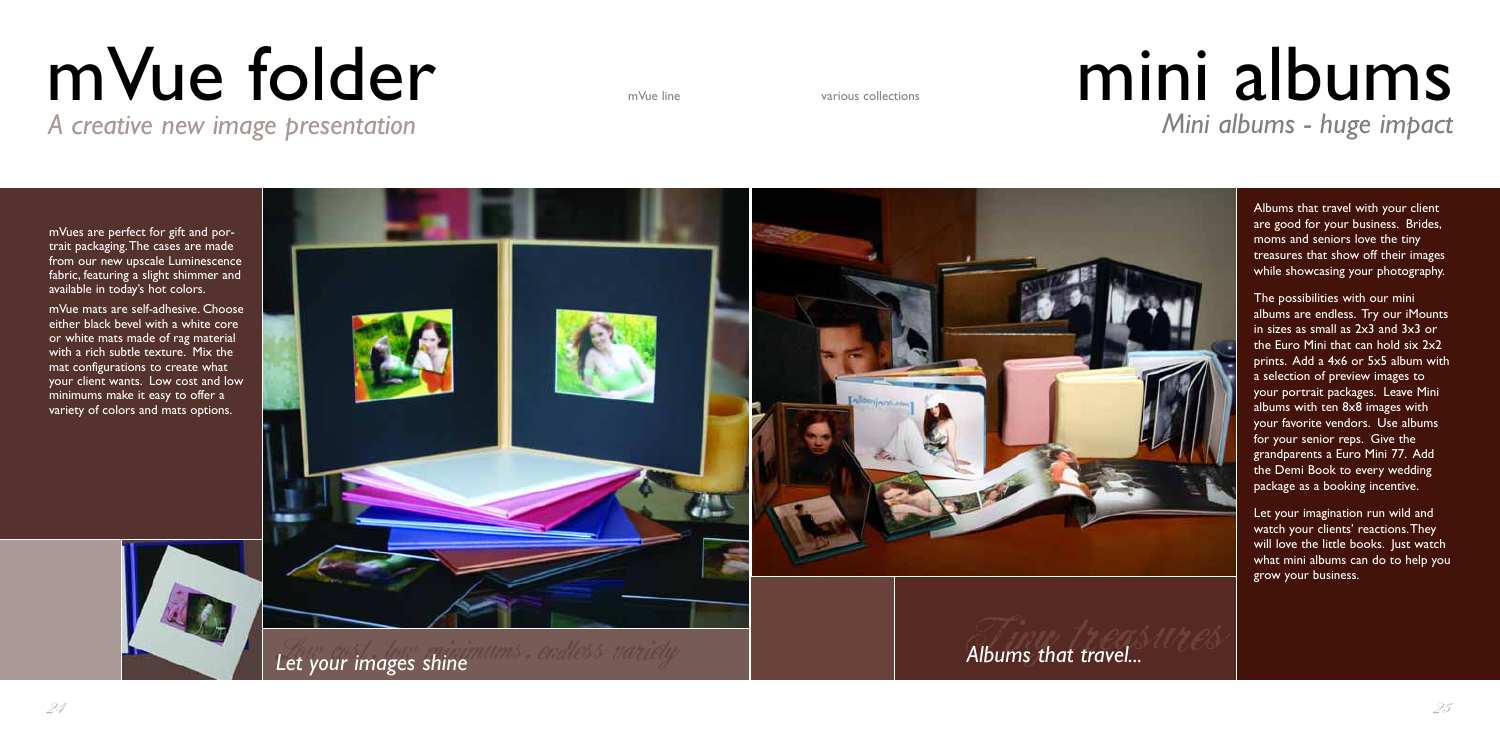![](_page_14_Picture_0.jpeg)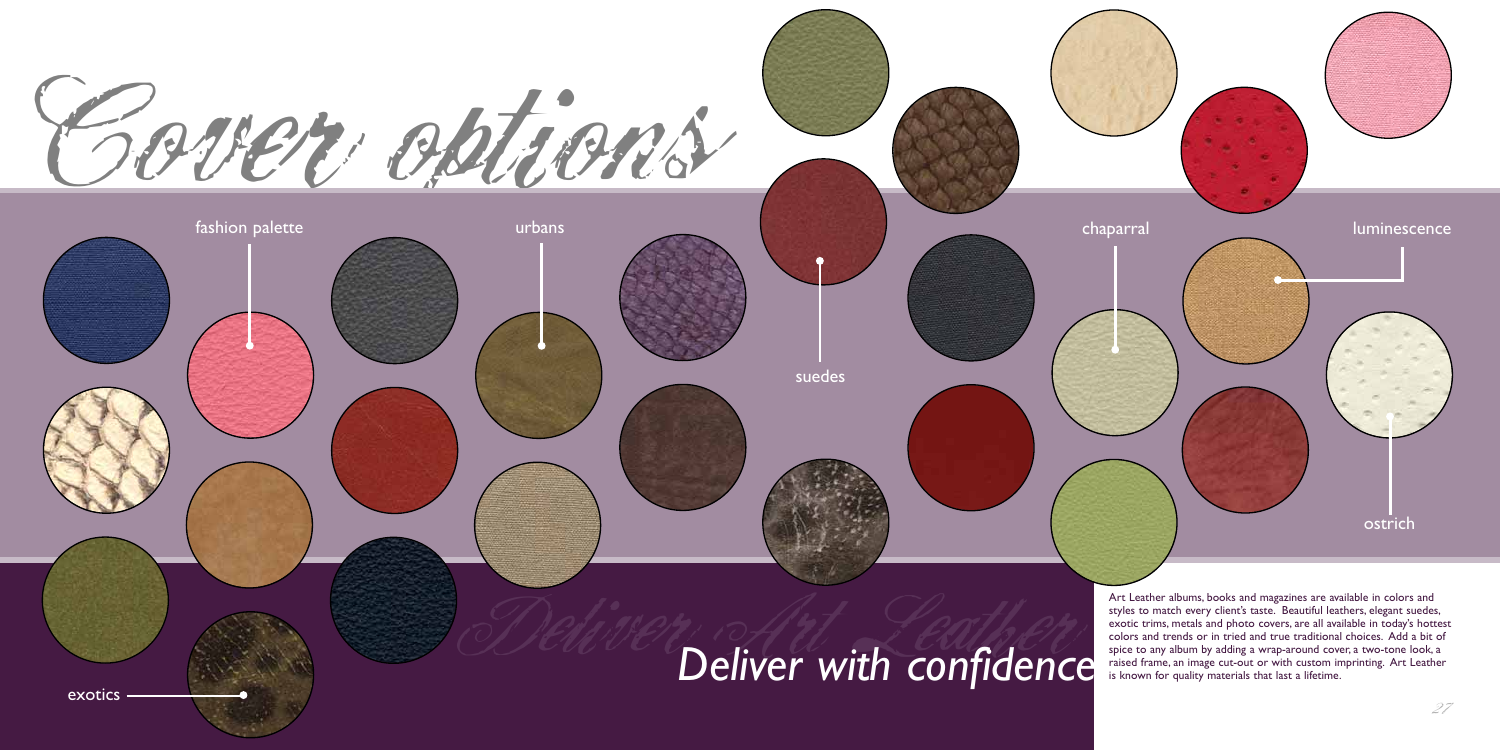![](_page_15_Picture_0.jpeg)

**services to try:**

Art Leather also offers extensive sponsorships that continue to bring outstanding educational programs to both new and established photographers. We continually support various organizations that work to further the profession of photography. For over 50 years, Art Leather has truly been the photographer's partner.

Montage Provision Design, Print & Bind Delivering the products & marketing know how

**Helping you be more successful** in your business has always been an Art Leather priority. With new Art Leather products and programs we can help you do business better and in less time, freeing you up to concentrate on what your client's need.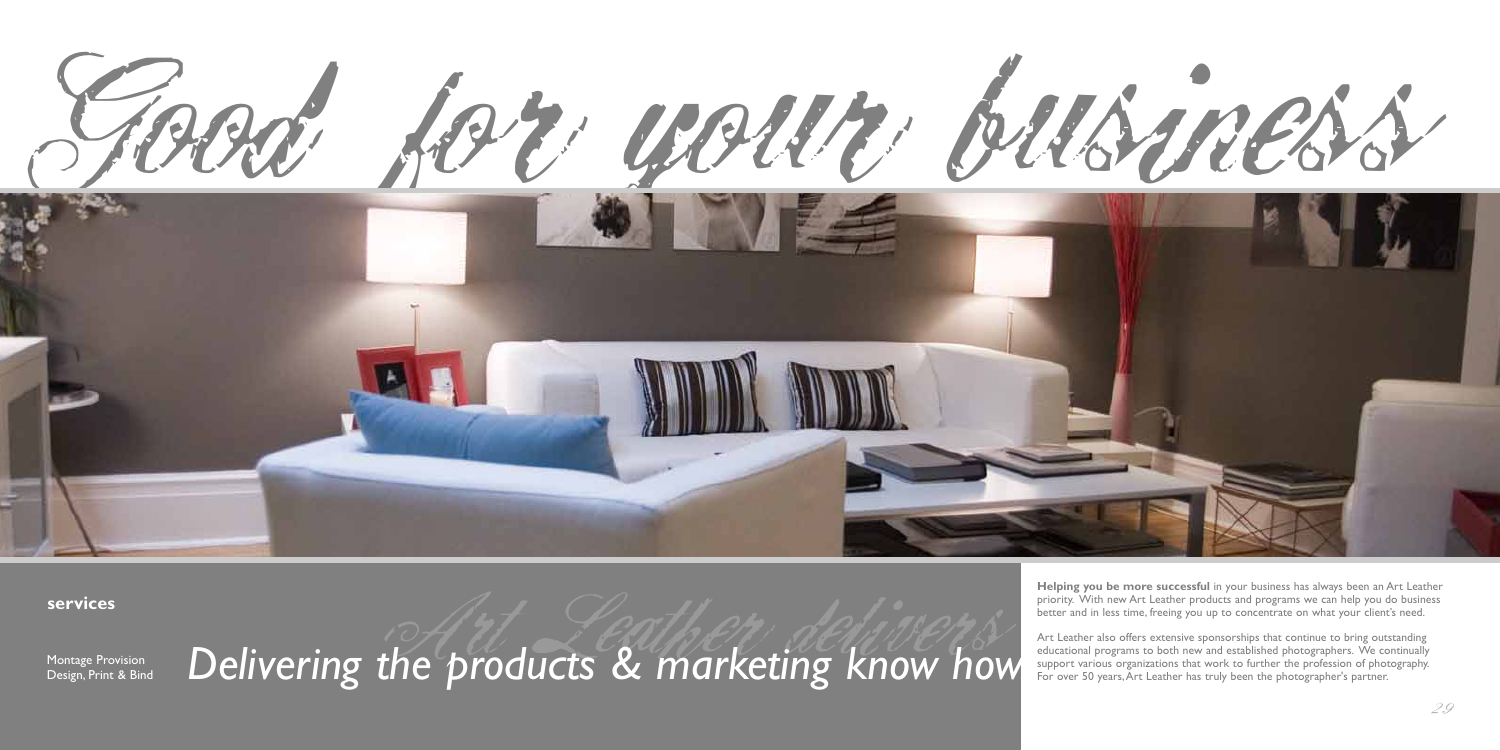![](_page_16_Picture_15.jpeg)

Montage ProVision® by Art Leather is the most comprehensive and automated album design production and image marketing system ever developed. It has been designed from the ground up to maximize every advantage of the digital workflow - whether you shoot digital or film opening up an exciting new dimension in post-shoot creative opportunity, production efficiency and dramatically increased core and satellite sales potential. The ProVision® System is built around the latest evolution of our proven Montage® software featuring an expanded, more flexible suite of easier-to-use tools. It also provides seamless interface with Art Leather's order and production facilities, lab network and proprietary, on-line, image-marketing environments.

▼ワイン多年的通信の区 ■ 山田 & …

**WEIGHT** 

![](_page_16_Picture_5.jpeg)

## montage provision® *Digital workflow… EVOLVED*

![](_page_16_Picture_6.jpeg)

The Montage ProVision® System features a greatly expanded design tool that goes well beyond the basic drag-and-drop functions offered by other digital post -production systems, yet it is so simple to use, it requires only the most basic computer skills.This expanded capability was developed specifically to compliment the complete line of Art Leather flush mount album solutions. With their unlimited opportunities for freestyle creative expression, these beautiful albums have become the choice of progressive photographers and contemporary brides everywhere.

do-it-yourself services

#### **ProVision®'s expanded album design capabilities allow you to:**

- View contact sheets, compare and edit images on screen faster and more efficiently than ever before possible
- Drag-and-drop, crop and rotate automatically resizing images into any of Art Leather's full line of album mat overlays
- Display complete album storyboards with album cover, all images, mat overlays and design effects in place

![](_page_16_Picture_12.jpeg)

**PA** 

![](_page_16_Picture_13.jpeg)

**Distant** 

- Quickly and easily produce freestyle, multi-image, page and spread layouts for all Art Leather flush mount album products and other best-selling Art Leather albums

- Create a wide range of exciting background, border, and image-enhancing digital effects that are a big hit with today's brides!

- Montage ProVision® software is compatible with Windows 95 or higher.

 $30^\circ$ 

#### *automated album design Increased sales potential*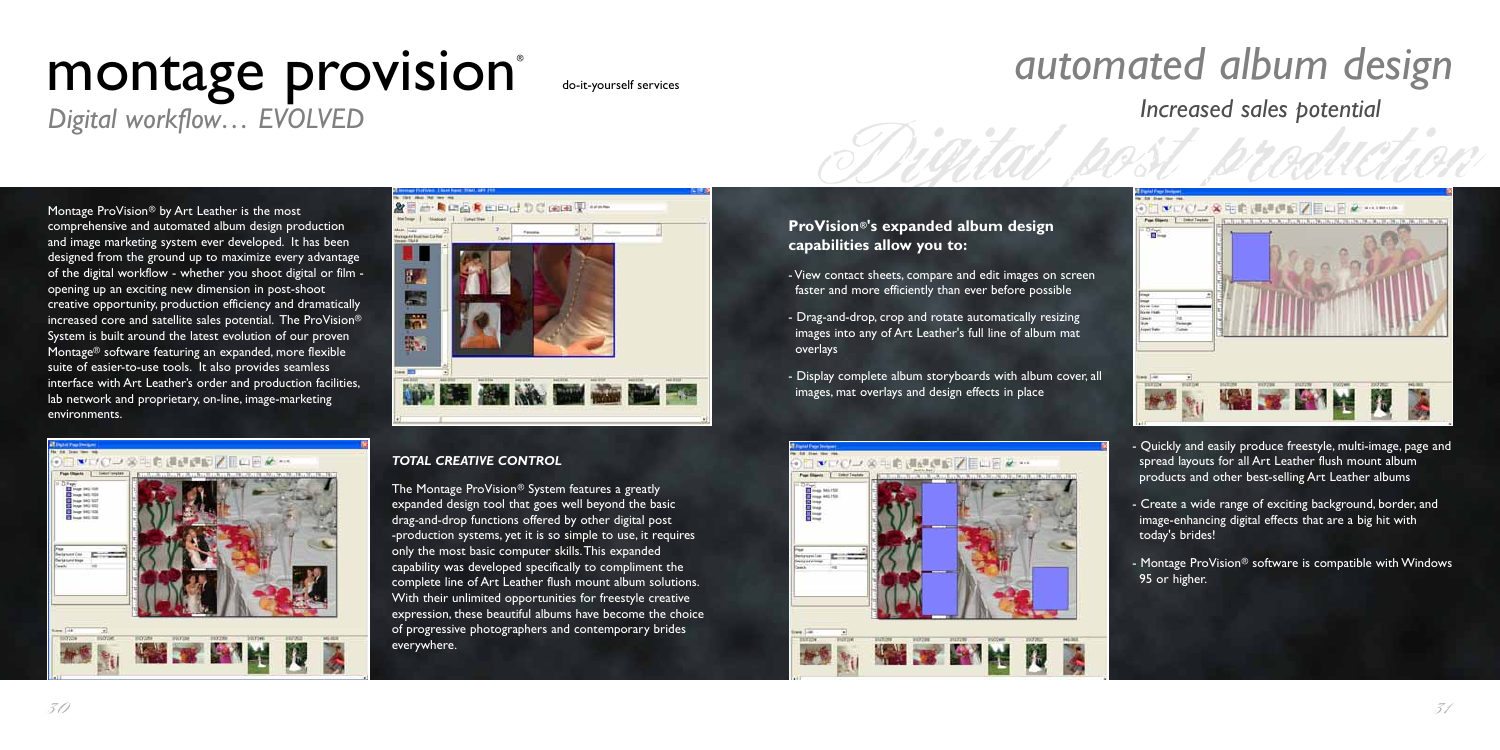![](_page_17_Picture_13.jpeg)

Take back your life

Deliver your clients the hottest digital albums with expert designs. It's easy, cost effective and the quality will beat your expectations.

## design, print & bind *Let Art Leather design, print & bind your albums.*

This custom album design service is the perfect match for Caché, Montage Art Book and the Montage Art Magazine. Art Leather's seasoned graphic designers create exciting, custom album designs – never from templates – to your exact specifications, at a price you will love. Every step of the process is supported with excellent customer service, serious attention to detail and the quality that Art Leather is known for.

![](_page_17_Picture_6.jpeg)

![](_page_17_Picture_7.jpeg)

full service

This is your opportunity to be on the cutting edge, to set yourself apart from the crowd and to give your clients a fabulous album that both of you will be proud of – without all the headaches. If digital albums have you overwhelmed and over worked then call in the professionals.

Whether you are new to digital albums or a veteran, Art Leather's Design, Print & Bind service is sure to please. So...take back your life, get out from behind the computer and leave the work to us. We can handle it.

![](_page_17_Picture_12.jpeg)

*Overworked and overwhelmed? Call in Art Leather's Professionals*

and lower to and the the

## *seasoned graphic designers never from templates*